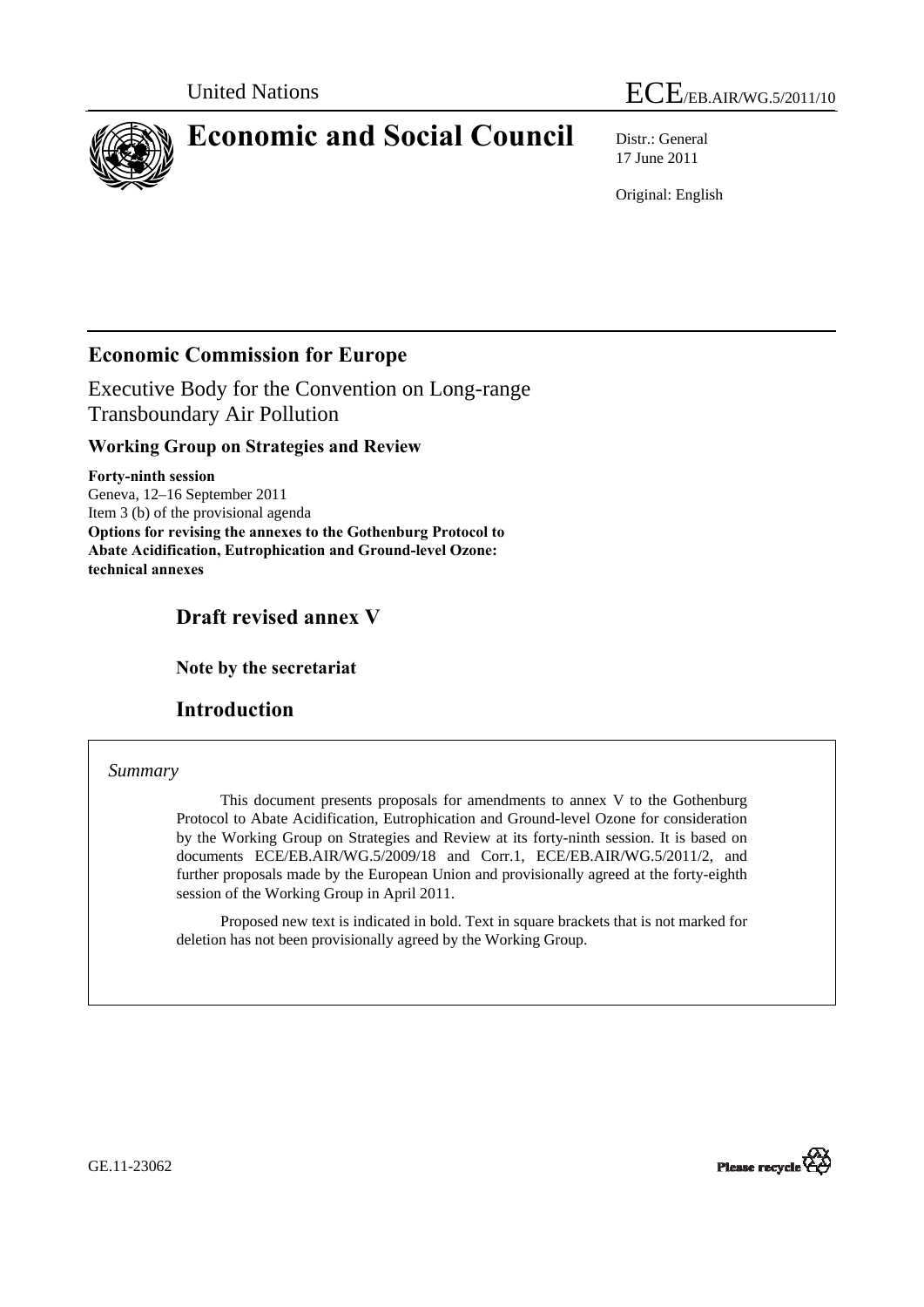## **Limit values for emissions of nitrogen oxides from stationary sources**

1. Section A applies to Parties other than Canada and the United States of America, section B applies to Canada and section C applies to the United States of America.

#### **A. Parties other than Canada and the United States of America**

2. For the purpose of **this** section [A – delete] **"emission** limit value**" (ELV)** means the quantity of [a gaseous substance – delete]  $NO_x$  (sum of NO and  $NO_2$ , expressed as  $NO_2$ ) contained in the waste gases from an installation that is not to be exceeded. Unless otherwise specified, it shall be calculated in terms of mass of [pollutant – delete]  $\overline{NO_x}$  per volume of the waste gases (expressed as  $mg/m<sup>3</sup>$ ), assuming standard conditions for temperature and pressure for dry gas (volume at 273.15 K, 101.3 kPa). With regard to the oxygen content of the [exhaust – delete] **waste** gas, the values given in the tables below for each source category shall apply. [Limit values generally address  $NO$  together with  $NO<sub>2</sub>$ , commonly named  $NO<sub>x</sub>$ , expressed as  $NO<sub>2</sub>$ . – delete) Dilution for the purpose of lowering concentrations of pollutants in waste gases is not permitted. Start-up, shutdown and maintenance of equipment are excluded.

3. Emissions shall be monitored in all cases **via measurements or through calculations achieving at least the same accuracy**. Compliance with **ELVs** [limit values – delete] shall be verified **through** [The methods of verification can include – delete] continuous or discontinuous measurements, type approval, or any other technically sound method. In case of continuous measurements, compliance with the [emission standards – delete] **ELVs** is achieved if the validated [daily/ – delete] monthly emission average does not exceed the limit values. In case of discontinuous measurements or other appropriate determination procedures, compliance with the [emission standards – delete] **ELVs** is achieved if the mean value based on an appropriate number of measurements under representative conditions does not exceed the **ELV** [value of the emission standard –  $\frac{delet}{e}$ . The inaccuracy of the [continuous and discontinuous –  $\frac{delet}{e}$ ] measurement methods may be taken into account for verification purposes.

4. [Sampling and analysis – delete] **Monitoring** of relevant polluting substances and measurements of process parameters, as well as the quality assurance of automated measuring systems and the reference [measurement methods – delete] **measurements** to calibrate those systems, shall be carried out in accordance with CEN standards. If CEN standards are not available, ISO standards[,– delete] **or** national or international standards which will ensure the provision of data of an equivalent scientific quality shall apply.

5. Special provisions for combustion plants **referred to in paragraph 7** [with a rated thermal input exceeding 50 MWth and for combustion plants when combined to a common stack with a total rated input exceeding 50 MWth: – delete]:

5.1 The competent authority may grant derogation from the obligation to comply with the **ELVs** provided for in paragraph  $[5 - \text{delete}]$  7 in the following cases:

For combustion plants  $[only/mainly - delete]$  **normally** using gaseous fuel which have to resort exceptionally to the use of other fuels because of a sudden interruption in the supply of gas and for this reason would need to be equipped with a waste gas purification facility**;**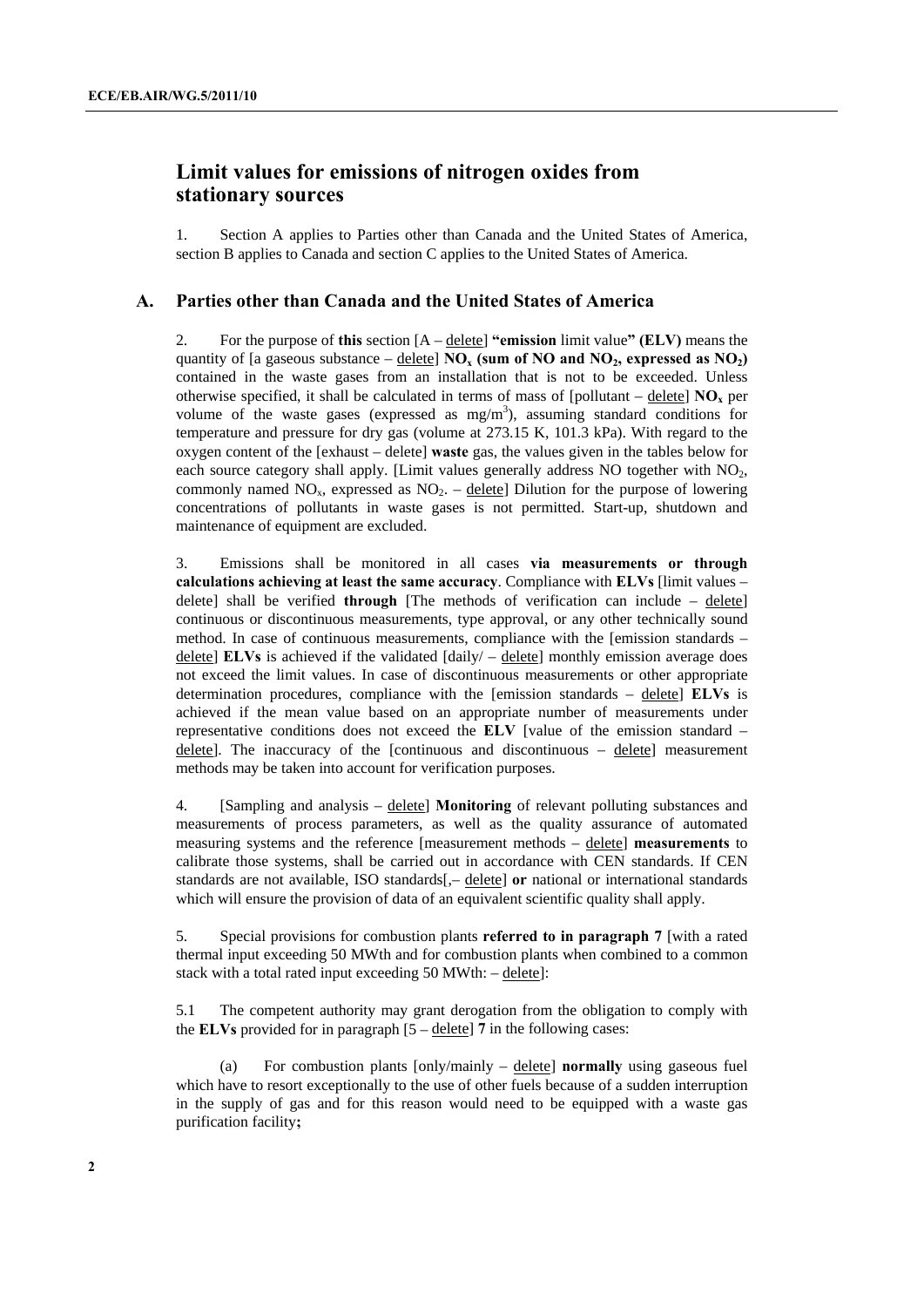[(b) For **existing** combustion plants not operated more than **17,500** operating hours, starting from **1 January 2016** and ending no later than **31 December 2023**;]

 [(c) For existing combustion plants **other than on shore gas turbines (covered by paragraph 7)** using solid or liquid fuels not operated more than **1,500** operating hours per year as a rolling average over a period of five years[;– delete]**,** instead **the** following **ELVs** apply:

**(i)** For solid fuels: **450 mg/m<sup>3</sup>;** [option 1 and  $2 = 450$  mg/Nm<sup>3</sup>; option  $3 = 600$  $mg/Nm<sup>3</sup>1$  – delete]

(ii) For liquid fuels:  $450 \text{ mg/m}^3$ . [option 1, 2 and  $3 = 450 \text{ mg/Nm}^3$  1 – delete]]

5.2 Where a combustion plant is extended by at least 50MWth, the **ELV** specified in paragraph **6** [7 – delete] for new installations shall apply to the extensional part [and to the part of the plant – delete] affected by the change.

5.3 Parties shall ensure that provisions are made in the permits for procedures relating to malfunction or breakdown of the abatement equipment.

5.4 In the case of a multi-fuel firing combustion plant involving the simultaneous use of two or more fuels, the competent authority shall **determine the ELV as the weighted average of the ELVs for the individual fuels, on the basis of the thermal input delivered by each fuel** [provide rules for setting the emission limit values – delete]. [6. – delete] **Parties may apply rules by which combustion plants and process plants within**  [Mineral – delete] **a mineral** oil **refinery** [refineries – delete] may be exempted from compliance with the individual  $NO_x$  limit values **set out** in this annex, **provided that they are** complying with [the overall –  $\text{delete}$ ] **a bubble**  $NO_x$  limit value [,–  $\text{delete}$ ] **determined on the basis of the best available techniques.** [set in table 1. Following alternative bubble NOx limit value may be used, referring to the sum of the emissions from all combustion plants and process installations expressed as an average concentration and at a reference oxygen content of [3%]. – delete]

|  | [Table 1. Suggested options for limit values for $NOx$ emissions released from refineries |  |  |  |  |  |
|--|-------------------------------------------------------------------------------------------|--|--|--|--|--|
|  | using the bubble concept:                                                                 |  |  |  |  |  |

|                      | Suggested ELV for $NO_x$ [(mg/Nm <sup>3</sup> )] |          |          |  |  |
|----------------------|--------------------------------------------------|----------|----------|--|--|
|                      | Option 1                                         | Option 2 | Option 3 |  |  |
| Mineral oil refinery | 150                                              | 300      | 400      |  |  |

Oxygen reference: dry basis, 3% for combustion, 15 % for gas turbines – delete]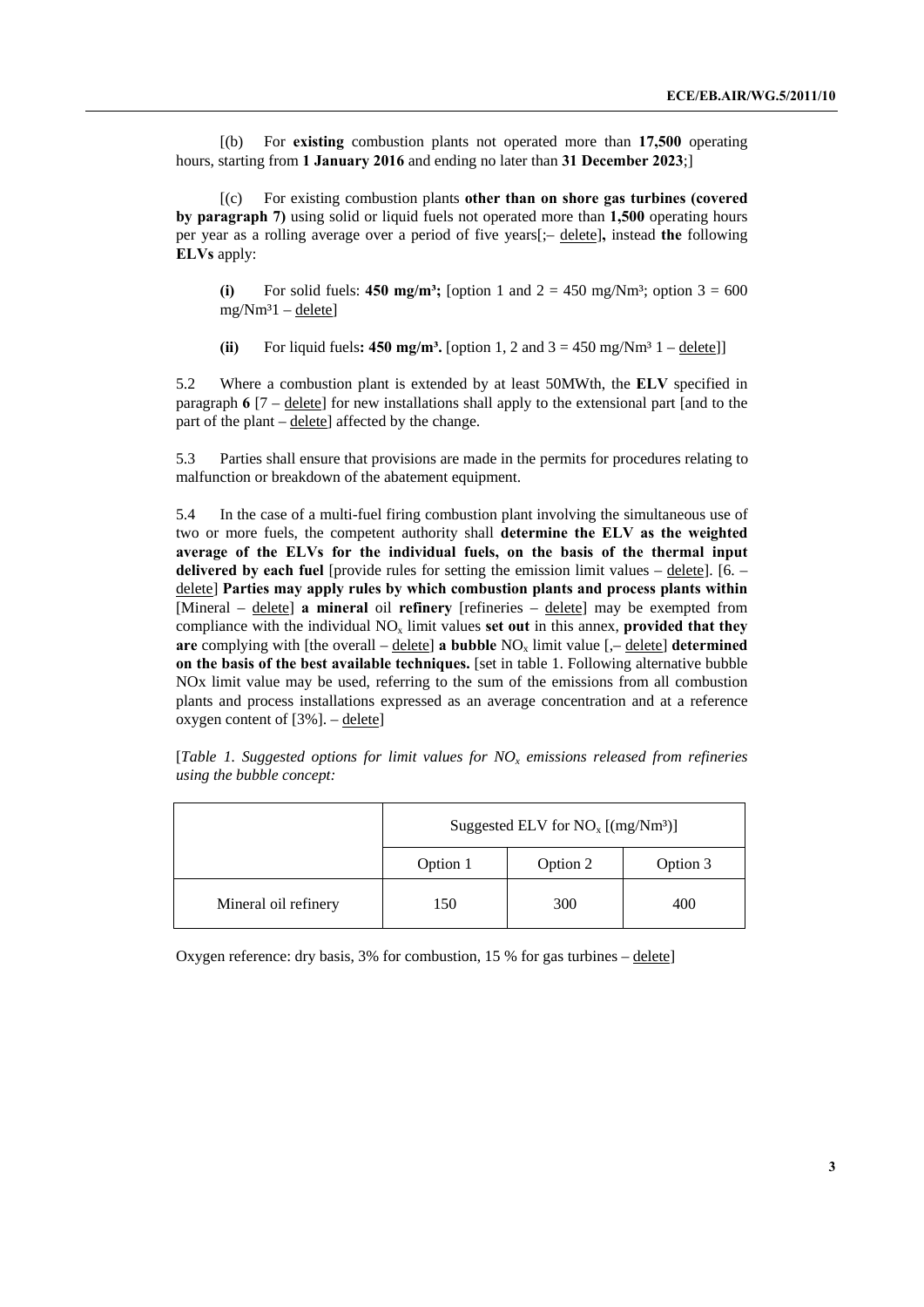<span id="page-3-0"></span>**6.** [7. – delete] Combustion plants [(boilers and process heaters) – delete] with a rated thermal input exceeding 50 MWth [or combustion plants when combined to a common stack with a total rated input exceeding 50 MWth –  $\text{delete}$ <sup>[[1](#page-3-0)</sup>]<sup>.1</sup>

*Table 1.* [2. Suggested options for  $-\text{delete}$ ] Limit values for NO<sub>x</sub> emissions released from [*boilers and process heaters* – delete] *combustion plantsa/*

| Fuel type   | Thermal<br>input | ELV for $\underline{NO}_x$ (mg/m <sup>3</sup> )[mg/Nm <sup>3</sup> – delete] <sup>b/</sup> |                                                                                                                         |                                                                                                           |  |  |
|-------------|------------------|--------------------------------------------------------------------------------------------|-------------------------------------------------------------------------------------------------------------------------|-----------------------------------------------------------------------------------------------------------|--|--|
|             | $[$ (MWth)]      | [Option 1 - delete]                                                                        | Option 2                                                                                                                | Option 3                                                                                                  |  |  |
|             | $50 - 100$       | [New plants:<br>250 (coal, lignite)<br>200 (biomass, peat)<br>$-\text{delete}$             | New plants:<br>300 (coal, lignite and<br>other solid fuels)<br>(pulverized lignite:<br>450)<br>250 (biomass, peat)      | [New plants:<br>400 (coal, lignite)<br>(pulverized lignite:<br>450)<br>$400$ (biomass, peat) –<br>delete] |  |  |
|             |                  | [Existing plants:<br>250 (coal, lignite)<br>250 (biomass, peat)<br>$-\text{delete}$        | Existing plants:<br>300 (coal, lignite and<br>other solid fuels)<br>(pulverized lignite:<br>450)<br>250 (biomass, peat) | [Existing plants:<br>600 (coal, lignite)<br>600 biomass, peat) -<br>delete]                               |  |  |
| Solid fuels | $100 - 300$      | [New plants:<br>150 (coal, lignite)<br>150 (biomass, peat)<br>$-\text{delete}$             | New plants:<br>200 (coal, lignite and<br>other solid fuels)<br>200 (biomass, peat)                                      | [New plants:<br>200 (coal, lignite)<br>$300$ (biomass, peat) –<br>delete]                                 |  |  |
|             |                  | [Existing plants:<br>200 (coal, lignite)<br>200 (biomass, peat)<br>$-\text{delete}$        | Existing plants:<br>200 (coal, lignite and<br>other solid fuels)<br>250 (biomass, peat)                                 | [Existing plants:<br>600 (coal, lignite)<br>$600$ biomass, peat) -<br>delete]                             |  |  |
|             | >300             | [New plants:<br>100 (coal, lignite)<br>100 (biomass, peat)<br>$-\text{delete}$             | New plants:<br>150 (coal, lignite and<br>other solid fuels)<br>(general)<br>150 (biomass, peat)                         | New plants:<br>200 (pulverized<br>lignite)<br>$[200 (biomass, peat) -$<br>delete]                         |  |  |
|             |                  | [Existing plants:<br>100 (coal, lignite)<br>100 (biomass, peat)<br>$-\text{delete}$        | Existing plants:<br>200 (coal, lignite and<br>other solid fuels)<br>200 (biomass, peat)                                 | [Existing plants:<br>200 (coal, lignite)<br>200 biomass, peat) -<br>delete]                               |  |  |

<sup>1</sup> **The rated thermal input of the combustion plant is calculated as the sum of the input of all units connected to a common stack.** Individual [combustion plants – delete] **units** below 15 MWth shall not be considered **when calculating** [to calculate – delete] the total rated input.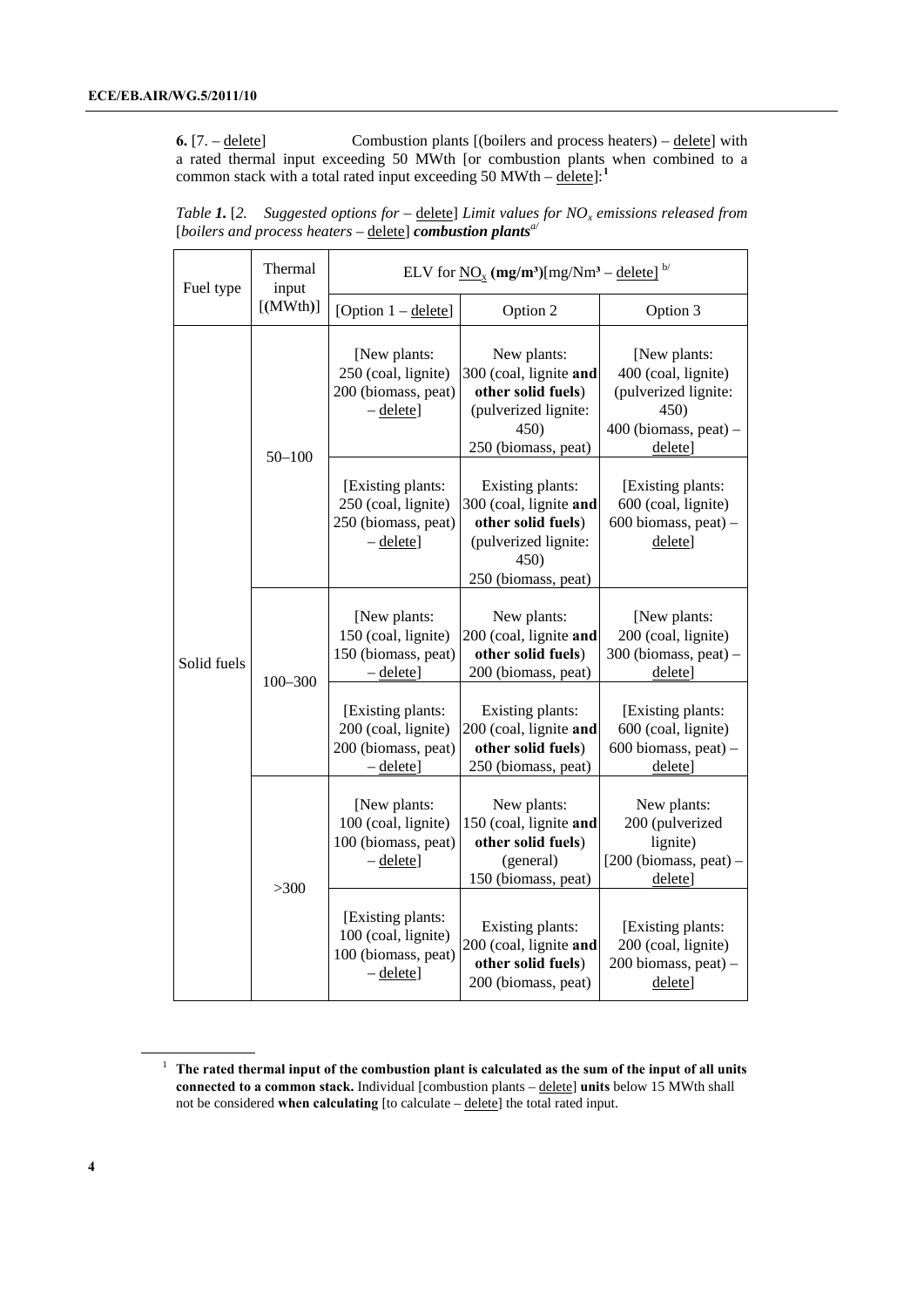|                                   | Thermal              | ELV for $\underline{NO}_x$ (mg/m <sup>3</sup> )[mg/Nm <sup>3</sup> – delete] <sup>b/</sup> |                                                                                                                                                                                                                                                                           |                                                                                                                                                                                                                                           |  |  |
|-----------------------------------|----------------------|--------------------------------------------------------------------------------------------|---------------------------------------------------------------------------------------------------------------------------------------------------------------------------------------------------------------------------------------------------------------------------|-------------------------------------------------------------------------------------------------------------------------------------------------------------------------------------------------------------------------------------------|--|--|
| Fuel type                         | input<br>$[$ (MWth)] | [Option $1 -$ delete]                                                                      | Option 2                                                                                                                                                                                                                                                                  | Option 3                                                                                                                                                                                                                                  |  |  |
|                                   | $50 - 100$           | [New plants:<br>$250 -$ delete]                                                            | New plants:<br>300                                                                                                                                                                                                                                                        | [New plants:<br>$400 -$ delete]                                                                                                                                                                                                           |  |  |
|                                   |                      | [Existing plants:<br>$300 -$ delete]                                                       | Existing plants:<br>450                                                                                                                                                                                                                                                   | [Existing plants:<br>$450 -$ delete]                                                                                                                                                                                                      |  |  |
|                                   |                      | [New plants:<br>$100 -$ delete]                                                            | New plants:<br>150                                                                                                                                                                                                                                                        | [New plants:<br>$200 -$ delete]                                                                                                                                                                                                           |  |  |
| Liquid fuels                      | $100 - 300$          | [Existing plants:<br>$150 -$ delete]                                                       | Existing plants:<br>200 (general)                                                                                                                                                                                                                                         | Existing plants:<br>450 for firing of<br>distillation and<br>conversion residues<br>from crude oil<br>refining for own<br>consumption in<br>combustion plants<br>and for firing liquid<br>production residue<br>as non-commercial<br>fuel |  |  |
|                                   |                      | [New plants:<br>$80 -$ delete]                                                             | New plants:<br>100                                                                                                                                                                                                                                                        | [New plants:<br>$200 -$ delete]                                                                                                                                                                                                           |  |  |
|                                   | >300                 | [Existing plants:<br>$100 -$ delete]                                                       | Existing plants:<br>150 (general)<br>450 for firing of<br>distillation and<br>conversion residues<br>from crude oil<br>refining for own<br>consumption in<br>combustion plants<br>and for firing liquid<br>production residue<br>as non-commercial<br>fuel $(< 500$ MWth) | [Existing plants:<br>$400 -$ delete]                                                                                                                                                                                                      |  |  |
|                                   | $50 - 300$           | [New plants:<br>$80 -$ delete]<br>[Existing plants:                                        | New plants:<br>100<br>Existing plants:                                                                                                                                                                                                                                    | [New plants:<br>$150 -$ delete]<br>[Existing plants:                                                                                                                                                                                      |  |  |
| Natural gas                       | >300                 | $80 -$ delete]<br>[New plants:<br>$60 -$ delete]<br>[Existing plants:<br>$80 -$ delete]    | 100<br>New plants:<br>100<br>Existing plants:<br>100                                                                                                                                                                                                                      | $300 -$ delete]<br>[New plants:<br>$100 -$ delete]<br>[Existing plants:<br>$200 -$ delete]                                                                                                                                                |  |  |
| Other<br>gaseous                  | >50                  | [New plants:<br>$200 -$ delete]                                                            | New plants:<br>200                                                                                                                                                                                                                                                        | [New plants:<br>$200 -$ delete]                                                                                                                                                                                                           |  |  |
| fuels $\int_{0}^{c/-}$<br>delete] |                      | [Existing plants:<br>$300 -$ delete]                                                       | Existing plants:<br>300                                                                                                                                                                                                                                                   | [Existing plants:<br>$300 -$ delete]                                                                                                                                                                                                      |  |  |

 $\frac{a}{a}$  In particular, the **ELVs** [limit values – delete] shall not apply to:

 [- Plant where the combustion process is an integrated part of a specific production, for example the coke oven used in the Iron and Steel industry and glass and ceramics production plants; – delete]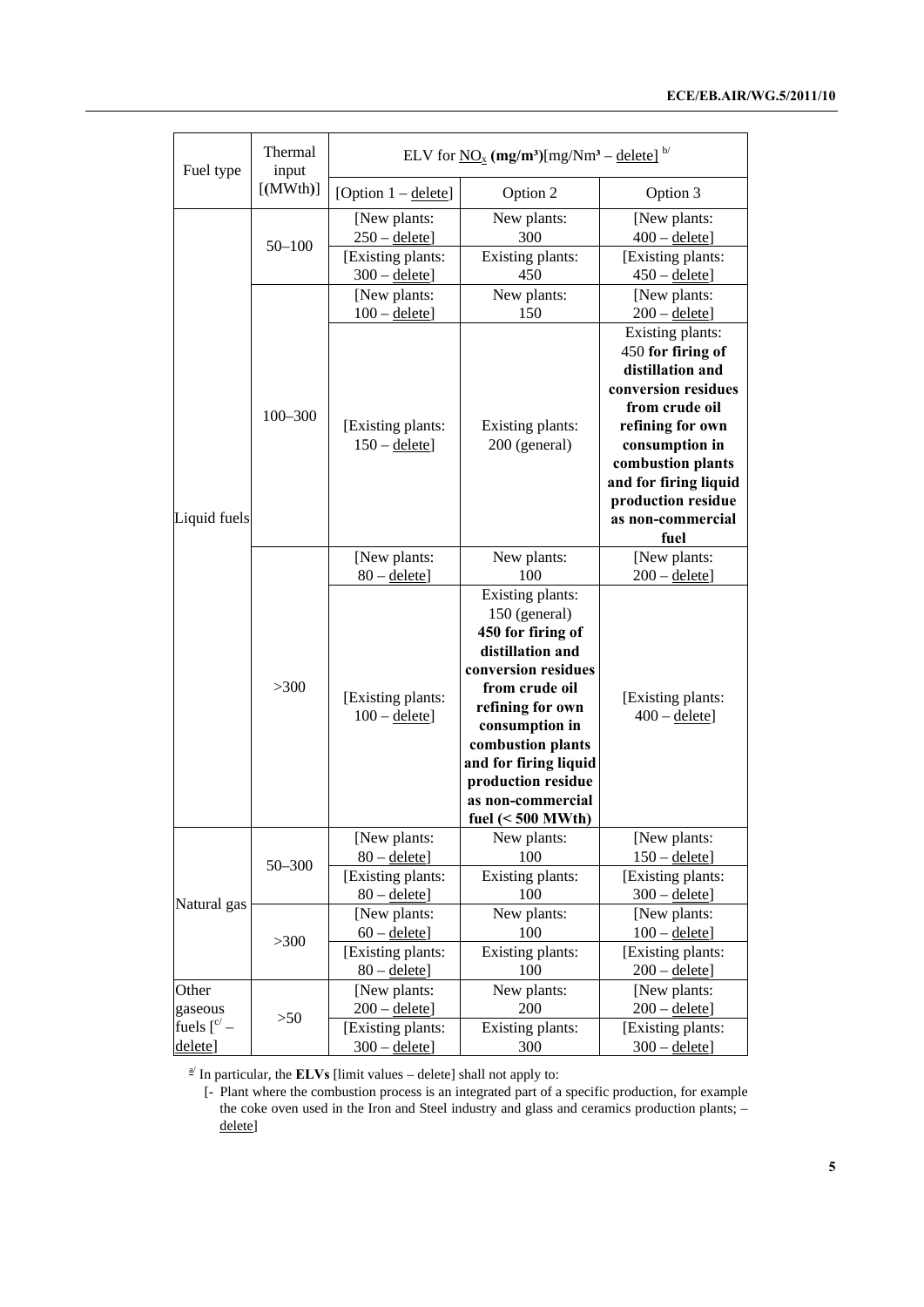- Plant**s** in which the products of combustion are used for direct heating, drying, or any other treatment of objects or materials;
- Post-combustion plants designed to purify the waste gases by combustion which are not operated as independent combustion plants;
- Facilities for the regeneration of catalytic cracking catalysts;
- Facilities for the conversion of hydrogen sulphide into sulphur;
- Reactors used in the chemical industry;
- Coke battery furnaces;
- Cowpers;
- [Recovery boilers[for black liquor delete] within installations for the production of pulp;]
- Waste incinerators; and
- Plant**s** powered by diesel, petrol or gas engines or by combustion turbines, irrespective of the

fuel used.<br><sup>b/</sup> [These values do not apply to combustion plants running less than 500 hours a year. – <u>delete</u>] The

O2 reference content is 6% for solid fuels and 3% for [others – delete] **liquid and gaseous fuels**.  $I^{\le}$  inter alia refinery gases, coke oven gases, blast furnace gases, BOF gases – delete]

**7**. [8. – delete] Onshore combustion turbines with a rated thermal input exceeding 50MWth: the  $NO_x$  ELVs [limit values – delete] expressed in mg/Nm<sup>3</sup> (at a **reference**  $O_2$ content of 15%) are to be applied to a single turbine. The **ELVs** [limit values – delete] in table **2** [3 – delete] apply only above 70% load.

*Table 2.* [3. Suggested options for – delete] Limit values for NO<sub>x</sub> emissions released from *onshore combustion turbines (including CCGT)* 

| Fuel type                             | Thermal<br>input | ELV for NO <sub>x</sub> (mg/m <sup>3</sup> ) [mg/Nm <sup>3</sup> – delete] <sup>a/</sup> |                                                                    |                                      |  |  |
|---------------------------------------|------------------|------------------------------------------------------------------------------------------|--------------------------------------------------------------------|--------------------------------------|--|--|
|                                       | $[$ (MWth)]      | Option 1                                                                                 | Option 2                                                           | [Option 3 – delete]                  |  |  |
| Liquid                                |                  | New plants:<br>50                                                                        | [New plants:<br>$100 -$ delete]                                    | [New plants:<br>$120 -$ delete]      |  |  |
| fuels<br>(light and                   | > 50             | Existing plants:<br>90                                                                   | [Existing plants:<br>$120 -$ delete]                               | [Existing plants:<br>$120 -$ delete] |  |  |
| medium<br>distillates)                |                  | 200 in case of<br>plants operating<br>less than 1,500<br>hours a year                    |                                                                    |                                      |  |  |
|                                       |                  | [New plants:<br>$50 -$ delete]                                                           | New plants:<br>50 (in general) $\mathbf{d}$                        | [New plants:<br>$50 -$ delete]       |  |  |
| Natural gas<br>h/                     |                  | Existing plants:<br>50 (general) $ci$ , d/                                               | [Existing plants:<br>$90 -$ delete]                                | [Existing plants:<br>$120 -$ delete] |  |  |
|                                       | > 50             | 150 in case of<br>plants operating<br>less than 1,500<br>hours per year                  |                                                                    |                                      |  |  |
|                                       |                  | [New plants:<br>$50 -$ delete]                                                           | New plants:<br>50                                                  | [New plants:<br>$50 -$ delete]       |  |  |
| Other gases<br>$\int e^{e}$ - delete] | > 50             | [Existing plants:<br>$75 -$ delete]                                                      | Existing plants:<br>120                                            | [Existing plants:<br>$120 -$ delete] |  |  |
|                                       |                  |                                                                                          | 200 in case of plants<br>operating less than<br>1,500 hours a year |                                      |  |  |

 $A$ <sup>b</sup> Gas turbines for emergency use that operate less than 500 hours per year are not covered.<br><sup>b/</sup> Natural gas is naturally occurring methane with not more than 20% (by volume) of inert gases and other constituents.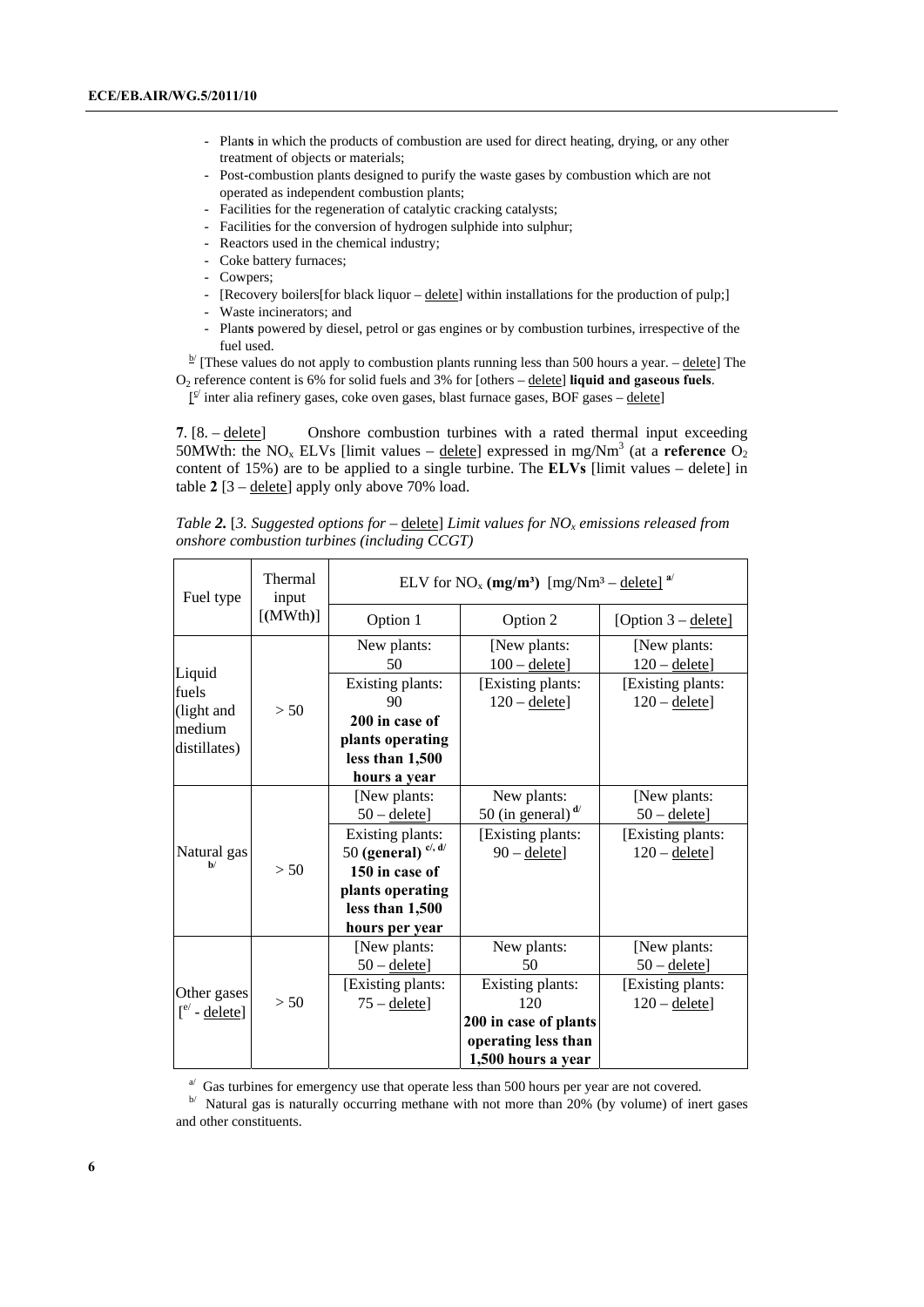$[{}^{c'}$  [e.g. for supplementary firing with other gases] – delete]

 $c^{\prime}$  75 mg/Nm<sup>3</sup> in the following cases, where the efficiency of the gas turbine is determined at **ISO base load conditions:** 

 **(i) Gas turbines, used in combined heat and power systems having an overall efficiency greater than 75%;** 

 **(ii) Gas turbines used in combined cycle plants having an annual average overall electrical efficiency greater than 55%;** 

**(iii)** Gas turbines for mechanical drives.<br>d/ For single gas turbines not falling into any of the categories mentioned under footnote c/, **but having an efficiency greater than 35% — determined at ISO base load conditions — the ELV** for  $NO<sub>x</sub>$  shall be 50 x **η** / 35 where **η** is the gas-turbine efficiency at ISO base load **conditions expressed as a percentage.**

**8**. [9. – delete] Cement production:

|                                                | Table 3. [4. Suggested options for $-\underline{\text{delete}}$ ] Limit values for NO <sub>x</sub> emissions released from |
|------------------------------------------------|----------------------------------------------------------------------------------------------------------------------------|
| cement <b>clinker</b> production <sup>a'</sup> |                                                                                                                            |

| Plant type                                                                                           | ELV for $NO_x$ [(mg/Nm <sup>3</sup> )] |                  |                  |  |  |
|------------------------------------------------------------------------------------------------------|----------------------------------------|------------------|------------------|--|--|
|                                                                                                      | [Option $1 -$ delete]                  | Option 2         | Option 3         |  |  |
| [New installations $-\text{delete}$ ]                                                                |                                        |                  |                  |  |  |
| [- preheater kilns – delete] General<br>(existing and new installations)<br>[- other kilns – delete] | $[300 -$ delete]                       | $[400 -$ delete] | 500              |  |  |
| <b>Existing lepol and long rotary</b><br>kilns in which no waste is<br>co-incinerated                | $[400 -$ delete]                       | 800              | $[800 -$ deletel |  |  |
| [Existing installations – delete]                                                                    | [400 – delete]                         | $[800 -$ deletel | $1200 -$ deletel |  |  |

<sup>a</sup> Installations for the production of cement clinker in rotary kilns with a capacity  $>500$  Mg/day or in other furnaces with a capacity  $>50$  Mg/day. The O<sub>2</sub> reference content is 10%.

#### **9.** [10. – delete] Stationary engines:

|                        | Table 4. [5. Suggested options for $-\underline{\text{delete}}$ Limit values for NO <sub>x</sub> emissions released from |
|------------------------|--------------------------------------------------------------------------------------------------------------------------|
| new stationary engines |                                                                                                                          |

| ENGINE TYPE, POWER, FUEL          | $\mathbf{a}^{\prime},\,\mathbf{b}^{\prime},\,\mathbf{c}^{\prime}$<br>ELV <sub>1</sub> | $ELV$ 2 <sup>a/, b/, c/</sup>        | ELV 3 $a$ <sup><math>\prime</math></sup>                        |
|-----------------------------------|---------------------------------------------------------------------------------------|--------------------------------------|-----------------------------------------------------------------|
| <b>SPECIFICATION</b>              | [(mg/Nm <sup>3</sup> )]                                                               | [(mg/Nm <sup>3</sup> )]              | [(mg/Nm <sup>3</sup> )]                                         |
| GAS ENGINES > 1 MWth              |                                                                                       |                                      |                                                                 |
| Spark ignited $(=Otto)$ engines   | $[35 -$ delete]                                                                       | 95                                   | 190                                                             |
| all gaseous fuels                 |                                                                                       | (enhanced lean<br>burn)              | <b>Standard lean</b><br>burn or rich<br>burn [with<br>catalyst] |
| DUAL FUEL ENGINES $>1$ MWth       |                                                                                       |                                      |                                                                 |
| In gas mode (all gaseous fuels)   | $[35 \text{ }^{\circ}$ – delete]                                                      | 190 $\int_{e^{-}}^{e^{t}} -$ delete] | [380 $e$ <sup><math>\prime</math></sup>                         |
| In liquid mode (all liquid fuels) |                                                                                       |                                      |                                                                 |
| $1-20$ MWth                       | 225                                                                                   | $[750 -$ delete]                     | $[1850]$ [2000]                                                 |
| $>20$ MWth                        | $225$ [ $e'$ – delete]                                                                | $[450 -$ delete]                     | $[1850]$ [2000]<br>$-\text{delete}$                             |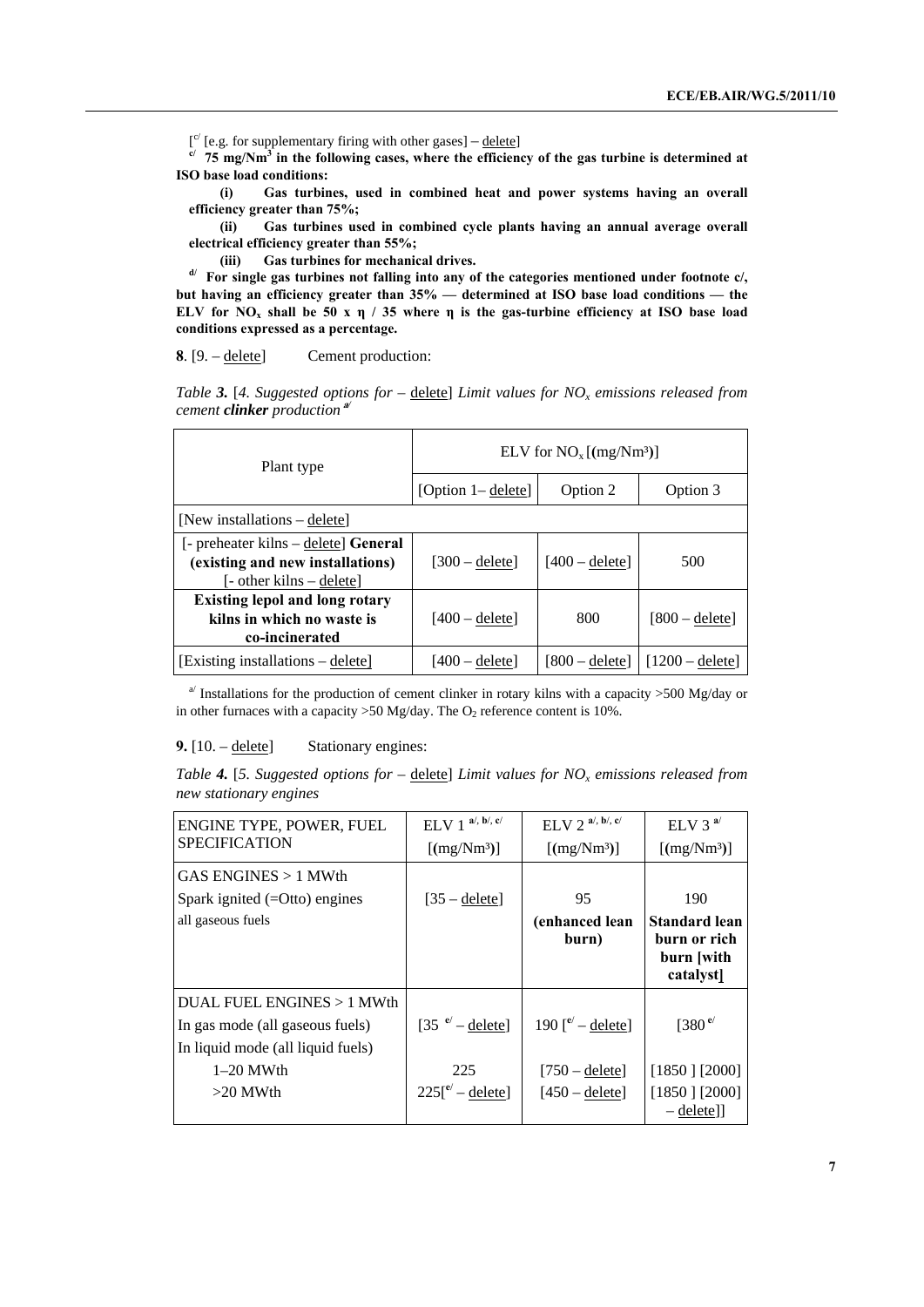<span id="page-7-0"></span>

| ENGINE TYPE, POWER, FUEL                             | $ELV 1$ <sup>a/, b/, c/</sup> | $ELV$ 2 <sup>a/, b/, c/</sup> | ELV 3 $a$ <sup><math>\prime</math></sup> |
|------------------------------------------------------|-------------------------------|-------------------------------|------------------------------------------|
| <b>SPECIFICATION</b>                                 | [(mg/Nm <sup>3</sup> )]       | [(mg/Nm <sup>3</sup> )]       | [(mg/Nm <sup>3</sup> )]                  |
| DIESEL ENGINES $>$ 5 MWth<br>(compression ignition)  |                               |                               |                                          |
| $Slow \ (300 \; rpm)/ Medium (300-1,200 rpm)/ speed$ |                               |                               |                                          |
| $5-20$ MWth                                          |                               |                               |                                          |
| HFO and bio-oils                                     | 225                           | $[[450] [750] -$<br>delete]   | $[[1300]^{d}$<br>$[1600] -$<br>delete]   |
| LFO and NG                                           | $[150 - \text{delete}]$       | 190                           | $[[1300]^{d}$<br>$[1600] -$<br>delete]   |
| $>20$ MWth                                           |                               |                               |                                          |
| HFO and bio-oils                                     | 190                           | $[[225] [450] -$<br>delete]   | $[750]$ [1850]<br>$-\text{delete}$       |
| LFO and NG                                           | $[150 -$ delete]              | 190                           | $[750]$ [1850]<br>$-\text{delete}$       |
| High speed $(>1,200$ rpm)                            | $[[130] [150] -$<br>delete]   | 190                           | [[750] [900]<br>$-\text{delete}$         |

*Note:* The reference oxygen content is 15%**[2](#page-7-0)** .

**<sup>a</sup>**/ These **ELVs** [values – delete] do not apply to engines running less than 500 hours a year.

**<sup>b</sup>**/ Where SCR cannot currently be applied **for technical and logistical reasons** [for certain geographical areas, – delete] [like **on** remote islands] or **where** the [unavailability – delete] **availability** of **sufficient amounts of** [good – delete] **high quality** fuel [or raw material quality – delete] **cannot be** guaranteed, a transition period of **10** years **after the entry into force of the Protocol** [can – delete] **may** be **applied** [granted – delete] **for diesel engines and dual fuel engines during which the following ELVs apply:** [During this transition period the upper value of ELV3 can be applied.  $-\underline{\text{delete}}$ 

 **(i) Dual fuel engines: 1,850 mg/Nm³ in liquid mode;** 

 **(ii) Diesel engines — Slow (< 300 rpm) and Medium (300 – 1,200 rpm)/ speed: 1,300 mg/Nm³ for engines between 5 and 20 MWth and 1,850 mg/Nm³ for engines > 20 MWth;** 

 **(iii) Diesel engines — High speed (> 1200 rpm): 750 mg/Nm³;** 

**<sup>c</sup>**/ [A flexibility option for – delete] Engines **running** between 500 [to – delete] **and** 1,500 operational hours per year **may be exempted from compliance with these ELVs in case they are applying** [is to apply [the upper values of ELV3] [achievable with – delete] primary measures **to limit NO<sub>x</sub> emissions and meet the ELVs set out in footnote**  $b$ **/];** 

 $\left[ \begin{matrix} d' & \text{Limit of primary measures under development (Currently only first laboratory tests done on } \end{matrix} \right]$ some engine type.) – delete]

<sup>&</sup>lt;sup>2</sup> The conversion factor from the limit values in the current Protocol (at 5% oxygen content) is **2,66 (16/6).** 

**Thus, the limit value of:** 

<sup>• 190</sup> mgNm<sup>3</sup> at 15 %  $O_2$  corresponds to 500 mg/Nm<sup>3</sup> at 5 %  $O_2$ ,

 $\cdot$  95 mg/Nm<sup>3</sup> at 15 % O<sub>2</sub> corresponds to 250 mg/Nm<sup>3</sup> at 5 % O<sub>2</sub>,

<sup>• 225</sup> mg/Nm<sup>3</sup> at 15 %  $O_2$  corresponds to 600 mg/Nm<sup>3</sup> at 5 %  $O_2$ .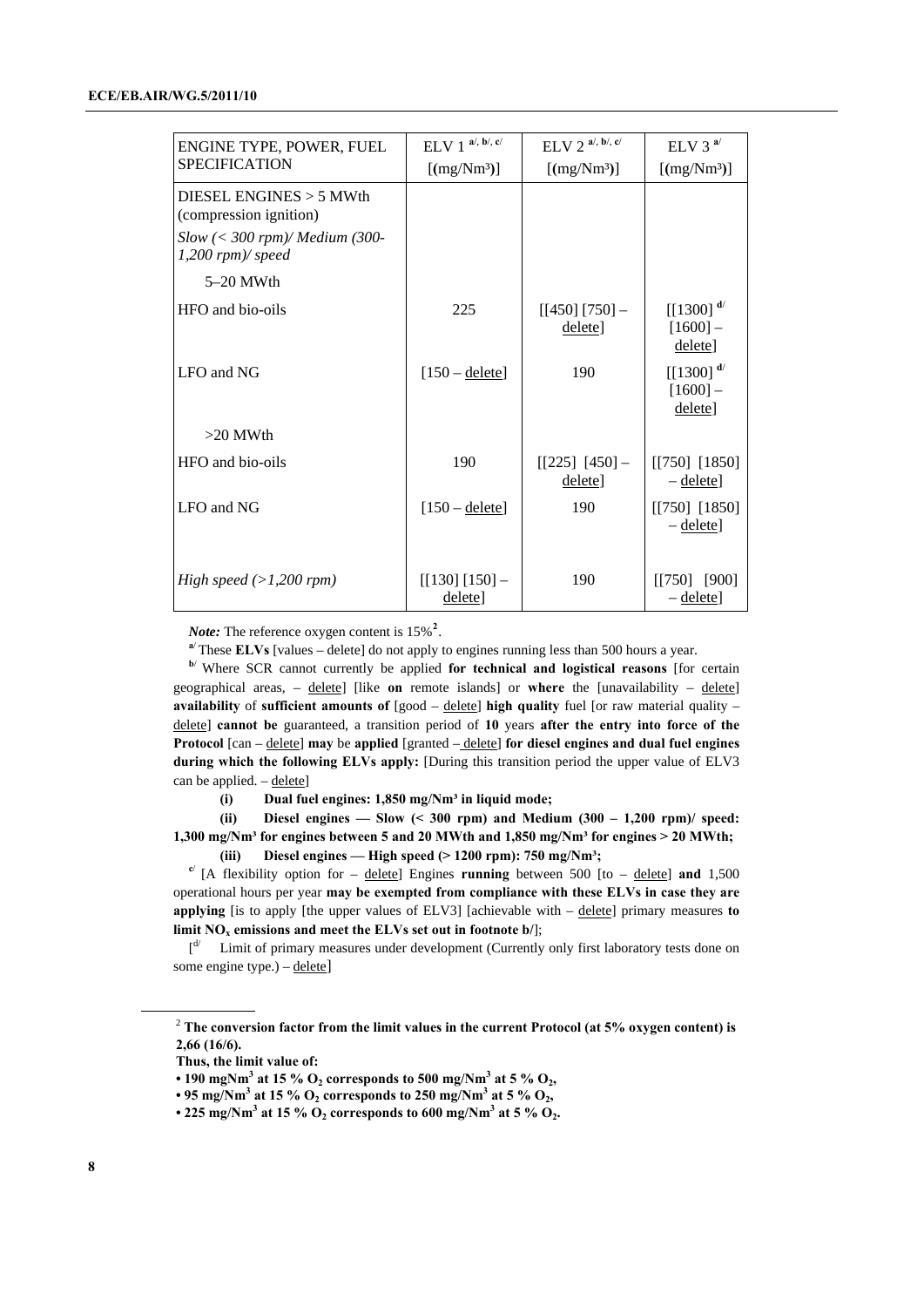[ **e**/ A derogation from the obligation to comply with the emission limit values can be granted to combustion plants using gaseous fuel which have to resort exceptionally to the use of other fuels because of a sudden interruption in the supply of gas and for this reason would need to be equipped with a waste gas purification facility. The exception time period shall not exceed 10 days except where there it is an overriding need to maintain energy supplies.  $-\text{delete}$ 

[[Since engines running with higher energy efficiency consume less fuel and emit therefore less CO2 and since higher efficiency of the engines can lead to higher temperatures and therefore to higher  $NO<sub>X</sub>$  concentrations in the flue gases, a  $NO<sub>X</sub>$  bonus using the formula [ELV x actual efficiency / reference efficiency] could be justified .] – delete]

#### **10.** [11. – delete] [Production and processing of metals – delete] **Iron ore sinter plants**:

*Table* 5. [6. Suggested options for – delete] Limit values for  $NO<sub>x</sub>$  emissions released from [*primary iron and steel a/ production* – delete] *iron ore sinter plants*

| Plant type                              | [Suggested – delete] ELV for NO <sub>x</sub> [(mg/Nm <sup>3</sup> )][ <sup>b'</sup> – delete] |          |                       |  |  |
|-----------------------------------------|-----------------------------------------------------------------------------------------------|----------|-----------------------|--|--|
|                                         | Option 1                                                                                      | Option 2 | [Option $3 -$ delete] |  |  |
| Sinter plants: New installation         | $\left[\ldots^{c'}\right]$                                                                    | 400      | $[400 -$ deletel      |  |  |
| Sinter plants: Existing<br>installation | $[[^c] -$ delete]                                                                             | 400      | $[400 -$ deletel      |  |  |

[<sup>a/</sup> Production and processing of metals: metal ore roasting or sintering installations, installations for the production of pig iron or steel (primary or secondary fusion) including continuous casting with a capacity exceeding 2.5 Mg/hour, installations for the processing of ferrous metals (hot rolling mills

 $>$  20 Mg/hour of crude steel)<br><sup>b/</sup> As an exemption to paragraph 3, these ELVs should be considered as averaged over a substantial period of time<br>
<sup>c/</sup> SCR is considered as part of the BAT in the European Reference document but no BAT-AEL is

reported – delete]

**11.** [12. – delete] Nitric acid production:

*Table* 6. [7. Suggested options for – delete] Limit values for NO<sub>x</sub> emissions from nitric acid *production excluding acid concentration units* 

| Type of installations  | ELV for $NO_x$ [(mg/Nm <sup>3</sup> )] |                                |                       |  |  |
|------------------------|----------------------------------------|--------------------------------|-----------------------|--|--|
|                        | [Option $1 -$ delete]                  | Option 2                       | [Option $3 -$ delete] |  |  |
| New installations      | $[40 -$ delete]                        | $[154 - \text{delete}]$<br>160 | $[200 -$ delete]      |  |  |
| Existing installations | $[100 -$ delete]                       | $[185 - \text{delete}]$<br>190 | $[200 -$ delete]      |  |  |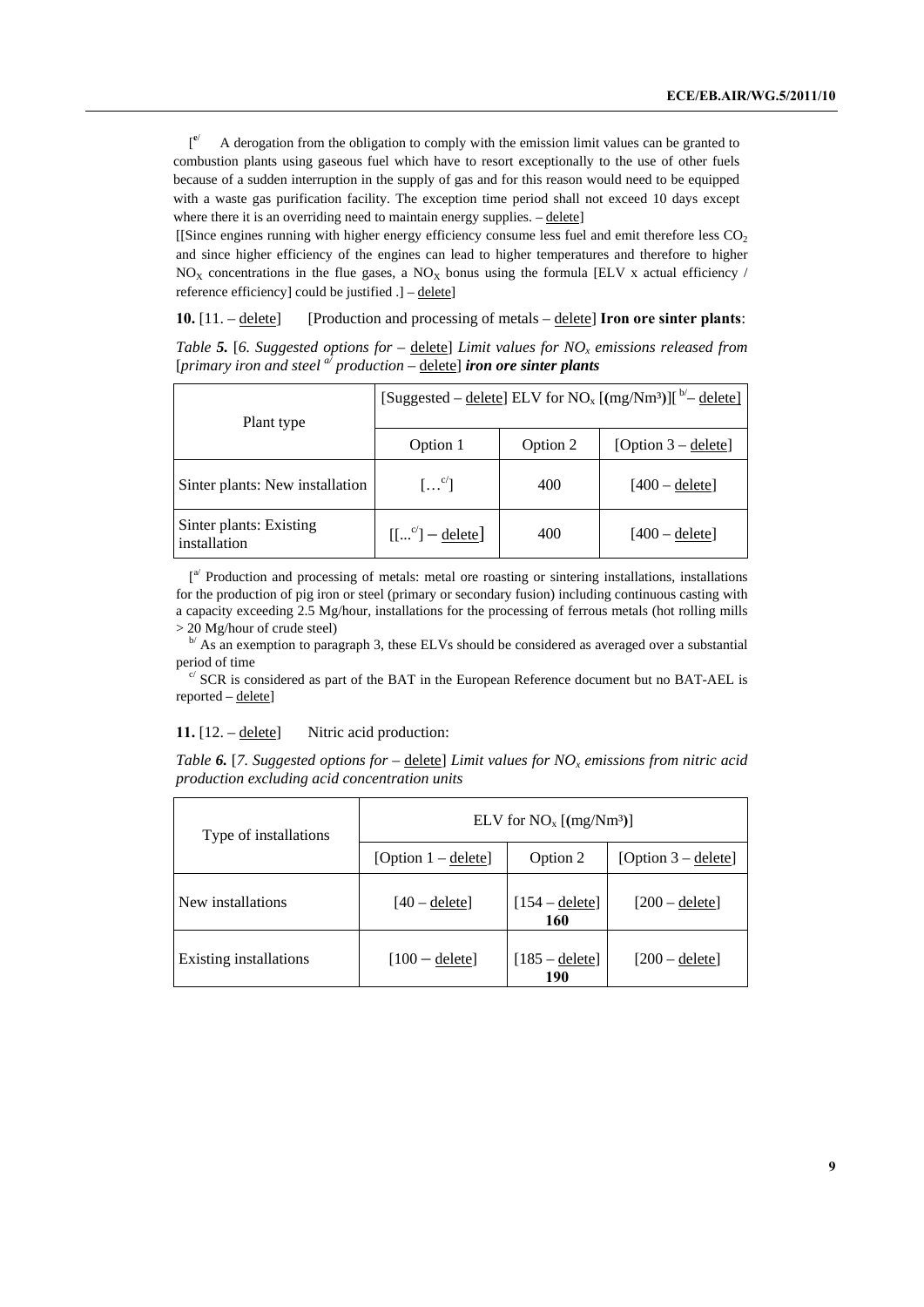#### **B. Canada**

**12.** [13. – delete] [Limit values for controlling emissions of nitrogen oxides (NOx) from new stationary sources in the following stationary source categories will be determined on the basis of available information on control technology and levels including limit values applied in other countries and the following documents: – delete] [**Limit values for**  controlling emissions of nitrogen oxides  $(NO<sub>x</sub>)$  will be determined for stationary **sources, as appropriate, taking into account information on available control technologies, limit values applied in other jurisdictions, and the documents below. These documents vary in the degree to which they are mandatory, and in some cases the authority for implementation is not at the federal level, but rests with sub-national jurisdictions. The inclusion of a particular document should not be understood to imply that Canada agrees to be bound by it under the Gothenburg Protocol:**

(a) [Canadian Council of Ministers of the Environment (CCME). National Emission Guidelines for Stationary Combustion Turbines. December 1992. PN1072 – delete] **New Source Emission Guidelines for Thermal Electricity Generation**;

(b) [Canada Gazette, Part I. Department of the Environment. Thermal Power Generation Emissions – National Guidelines for New Stationary Sources. May 15, 1993. pp. 1633-1638; and – delete] **National Emission Guidelines for Stationary Combustion Turbines. PN1072;**

(c) [CME. – delete] National Emission Guidelines for Cement Kilns. [March 1998. – delete] PN1284;

**(d) National Emission Guidelines for Industrial/Commercial Boilers and Heaters. PN1286;** 

**(e) [Operating and Emission Guidelines for Municipal Solid Waste](http://www.ccme.ca/assets/pdf/pn_1085_e.pdf)  [Incinerators. PN1085;](http://www.ccme.ca/assets/pdf/pn_1085_e.pdf)** 

**(f) Management Plan for Nitrogen Oxides (NOx) and Volatile Organic Compounds (VOCs) - Phase I. PN1066; and** 

**(g) Operating and Emission Guidelines for Municipal Solid Waste Incinerators. PN1085**.]

### **C. United States of America**

**13.** [14. – delete] Limit values for controlling emissions of  $NO<sub>x</sub>$  from new stationary sources in the following stationary source categories are specified in the following documents:

(a) Coal-fired Utility Units — 40 Code of Federal Regulations (C.F.R.) Part 7;

(b) Electric Utility Steam Generating Units — 40 C.F.R. Part 60, Subpart D, and Subpart Da;

(c) Industrial-Commercial-Institutional Steam Generating Units — 40 C.F.R. Part 60, Subpart Db;

- (d) Nitric Acid Plants 40 C.F.R. Part 60, Subpart G;
- (e) Stationary Gas Turbines 40 C.F.R. Part 60, Subpart GG;

(f) Municipal Waste Combustors — 40 C.F.R. Part 60, Subpart Ea, and Subpart Eb; [and – delete]